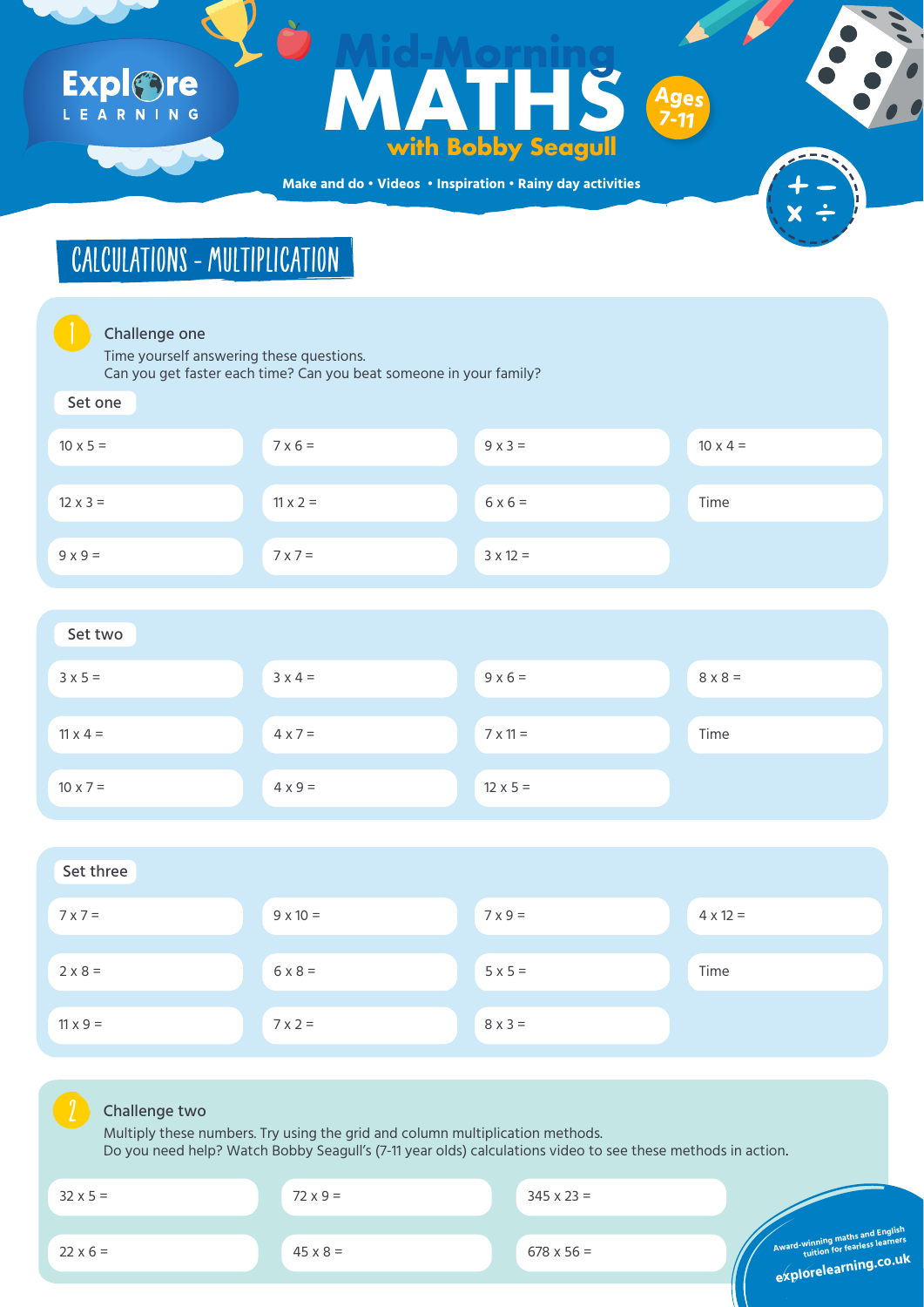**Make and do • Videos • Inspiration • Rainy day activities**



 $546 \times 36 =$ 

 $765 \times 43 =$  4756 x 34 =

 $8236 \times 68 = 2745 \times 28 =$ 

 $1835 \times 21 =$ 

# Explore

## **FORTUAL SERVIS WITH BODDY Seagull**<br>and do · Videos · Inspiration · Rainy day activities **with Bobby Seagull Mid-Morning**

### Show your working out